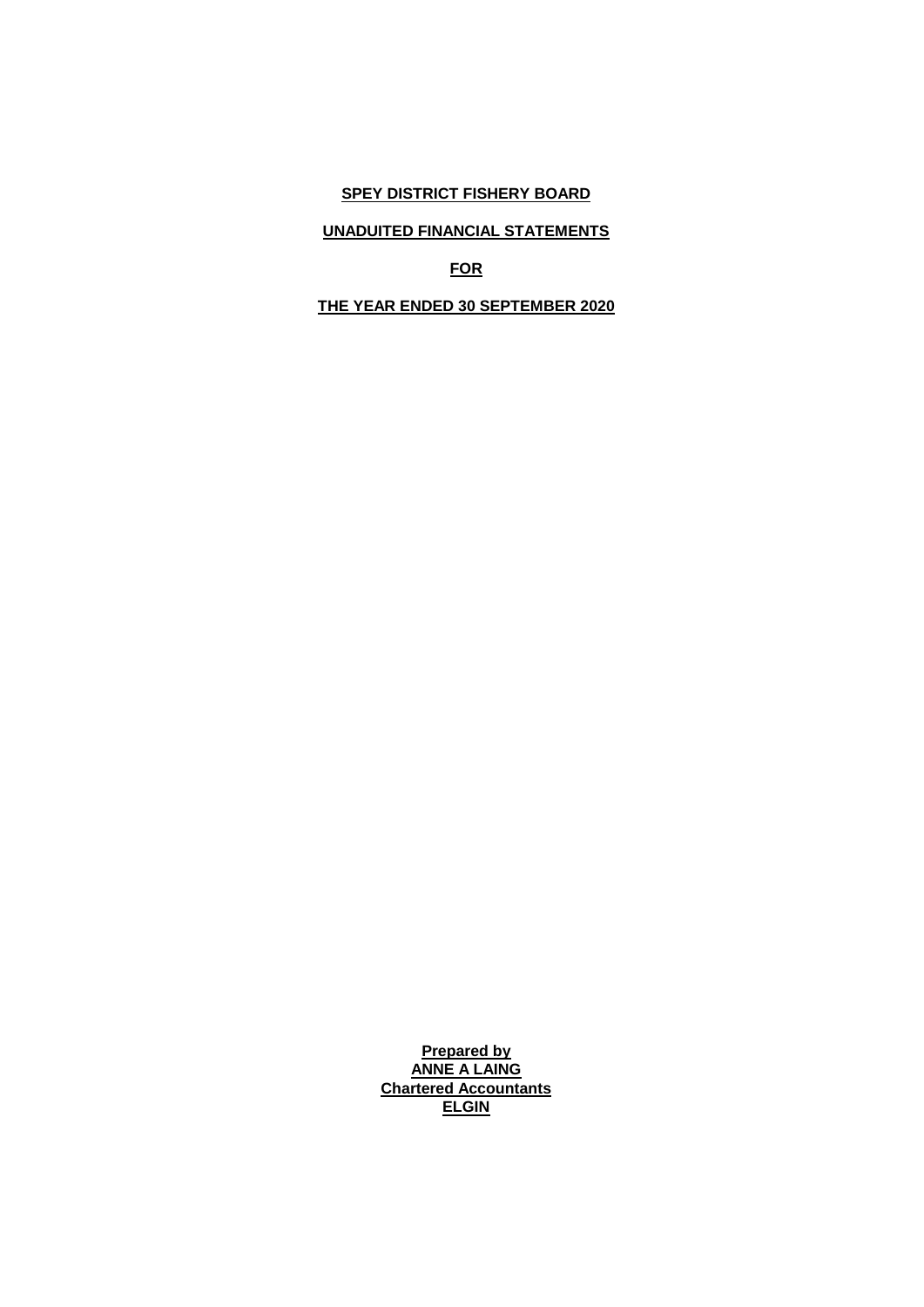## **CONTENTS PAGE**

| General Information               |            |
|-----------------------------------|------------|
| Independent Accountant's Report   | 2          |
| Income and expenditure account    | 3          |
| <b>Balance Sheet</b>              | 4          |
| Notes to the financial statements | to 8<br>5. |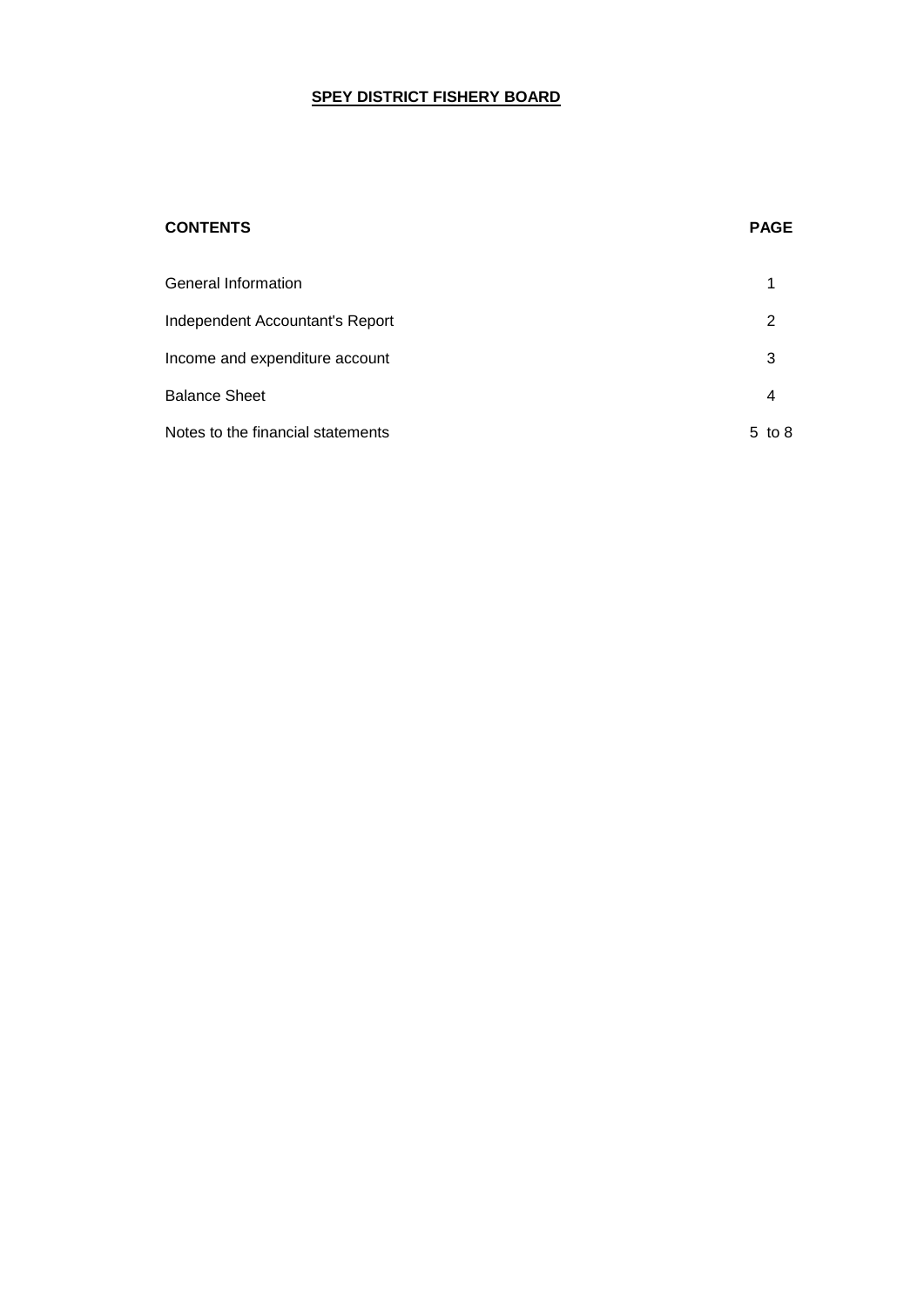| <b>Board Members</b>        | Dr Alexander Scott<br>Chair<br><b>Toby Metcalfe</b><br>Angus Gordon Lennox<br><b>William Mountain</b><br>Oliver Russell (until 4 September 2020)<br>Guy Macpherson-Grant (since 4 September 2020)<br>Dr Catherine Wills<br>Peter Graham<br>David Greer<br>Callum Robertson |
|-----------------------------|----------------------------------------------------------------------------------------------------------------------------------------------------------------------------------------------------------------------------------------------------------------------------|
| Co-optees                   | <b>Grant Mortimer</b><br>John Trodden                                                                                                                                                                                                                                      |
| <b>Invitees</b>             | Jennifer Heatley<br><b>Richard Fyfe</b>                                                                                                                                                                                                                                    |
| <b>Clerk to the Board</b>   | <b>William Cowie</b><br><b>R&amp;R Urquhart Solicitors</b><br>121 High Street<br><b>FORRES</b><br><b>IV36 0AB</b>                                                                                                                                                          |
| <b>Independent Examiner</b> | Roy J Laing, MAAT<br>Partner of the firm of Anne A. Laing, Chartered Accountants<br>Lavona<br>Calcots<br>Elgin<br>Moray<br><b>IV30 8NB</b>                                                                                                                                 |
| <b>Business Address</b>     | 1 Nether Borlum Cottage<br>Knockando<br><b>ABERLOUR</b><br><b>Banffshire</b><br><b>AB387SD</b>                                                                                                                                                                             |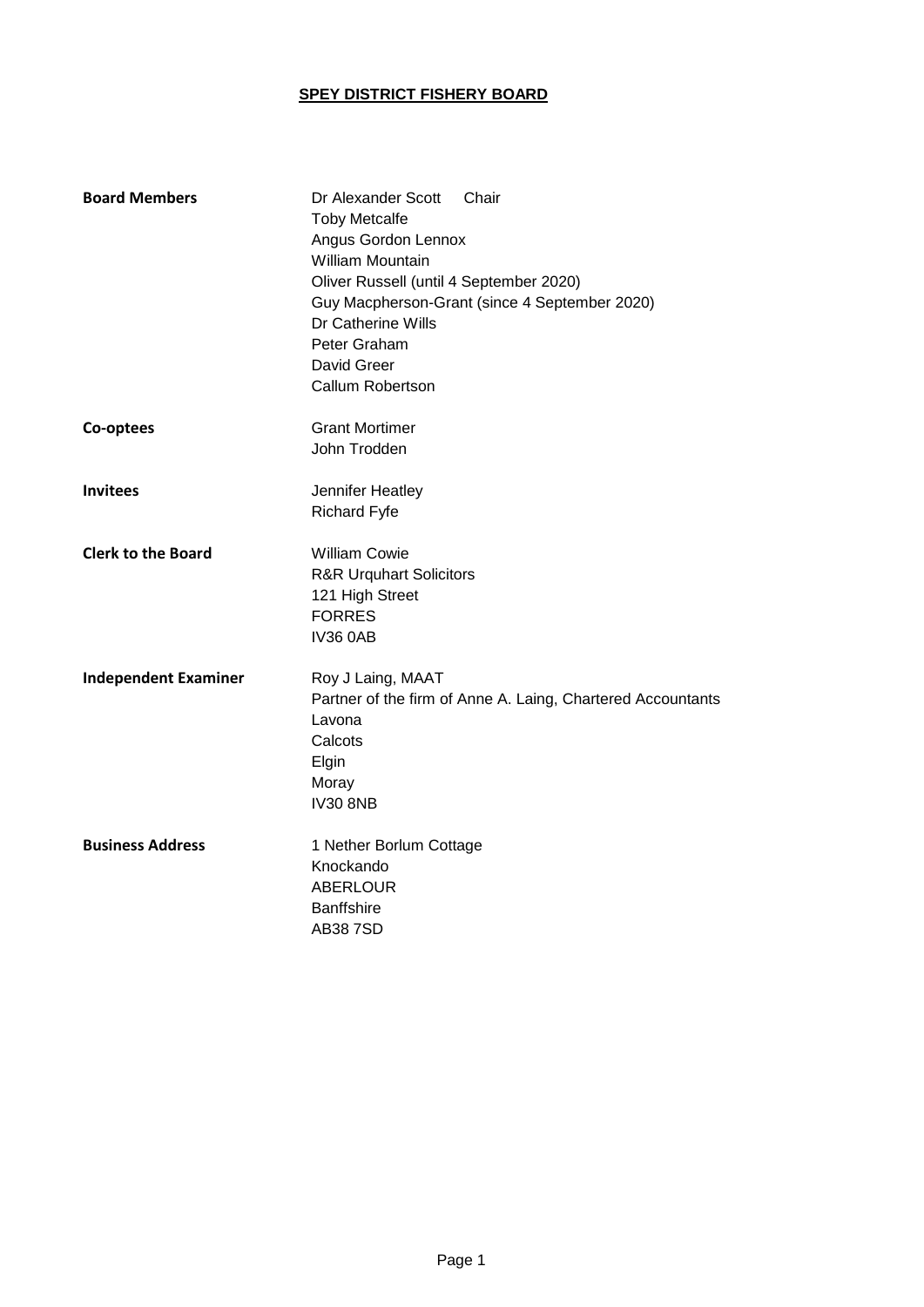## **Independent Examiner's Report to the Members of Spey District Fishery Board**

I report on the financial statements of Spey District Fishery Board for the year ended 30 September 2020 which comprise the Income and Expenditure Account, the Balance Sheet and the related notes set out on pages 3 to 6.

This report is made solely to the Board's members, as a body, in accordance with the terms of engagement. My work has enabled me to undertake an independent examination of the Board's accounts on behalf of the Board's members and for no other purpose. To the fullest extent permitted by law, I do not accept or assume responsibility to anyone other than the Board and the Board's members as a body, for my work or for this report.

## **RESPECTIVE RESPONSIBILITIES OF DIRECTORS AND INDEPENDENT EXAMINER**

The board members are responsible for the preparation of the accounts in accordance with the terms of section 44(1) of the Salmon and Freshwater Fisheries (Consolidation) (Scotland) Act 2003 (as amended by The Aquaculture and Fisheries (Scotland) Act 2013).

## **BASIS OF INDEPENDENT EXAMINER'S STATEMENT**

An examination includes a review of the accounting records kept by the board and a comparison of the accounts presented with those records. It also includes consideration of any unusual items or disclosures in the accounts, and seeks explanations from the board concerning any such matters. The procedures undertaken do not provide all the evidence that would be required in an audit, and consequently I do not express an audit opinion on the view given by the accounts.

## **INDEPENDENT EXAMINER'S STATEMENT**

In the course of my examination, no matter has come to my attention:

- (1) which gives me reasonable cause to believe that in any material respect the requirements ; - to keep accounting records in accordance with the Salmon and Freshwater Fisheries (Consolidation) (Scotland) Act 2003 (as amended by The Aquaculture and Fisheries (Scotland) Act 2013), and
	- to prepare accounts which accord with the accounting records and comply with the Salmon and Freshwater Fisheries (Consolidation)(Scotland) Act 2003 (as amended by The Aquaculture and Fisheries (Scotland) Act 2013);

have not been met, or

(2) to which, in my opinion, attention should be drawn in order to enable a proper understanding of the accounts to be reached.

Roy J Laing, MAAT Partner of the firm of Anne A. Laing, Chartered Accountants Lavona **Calcots** Elgin Moray IV30 8NB

Date……………………..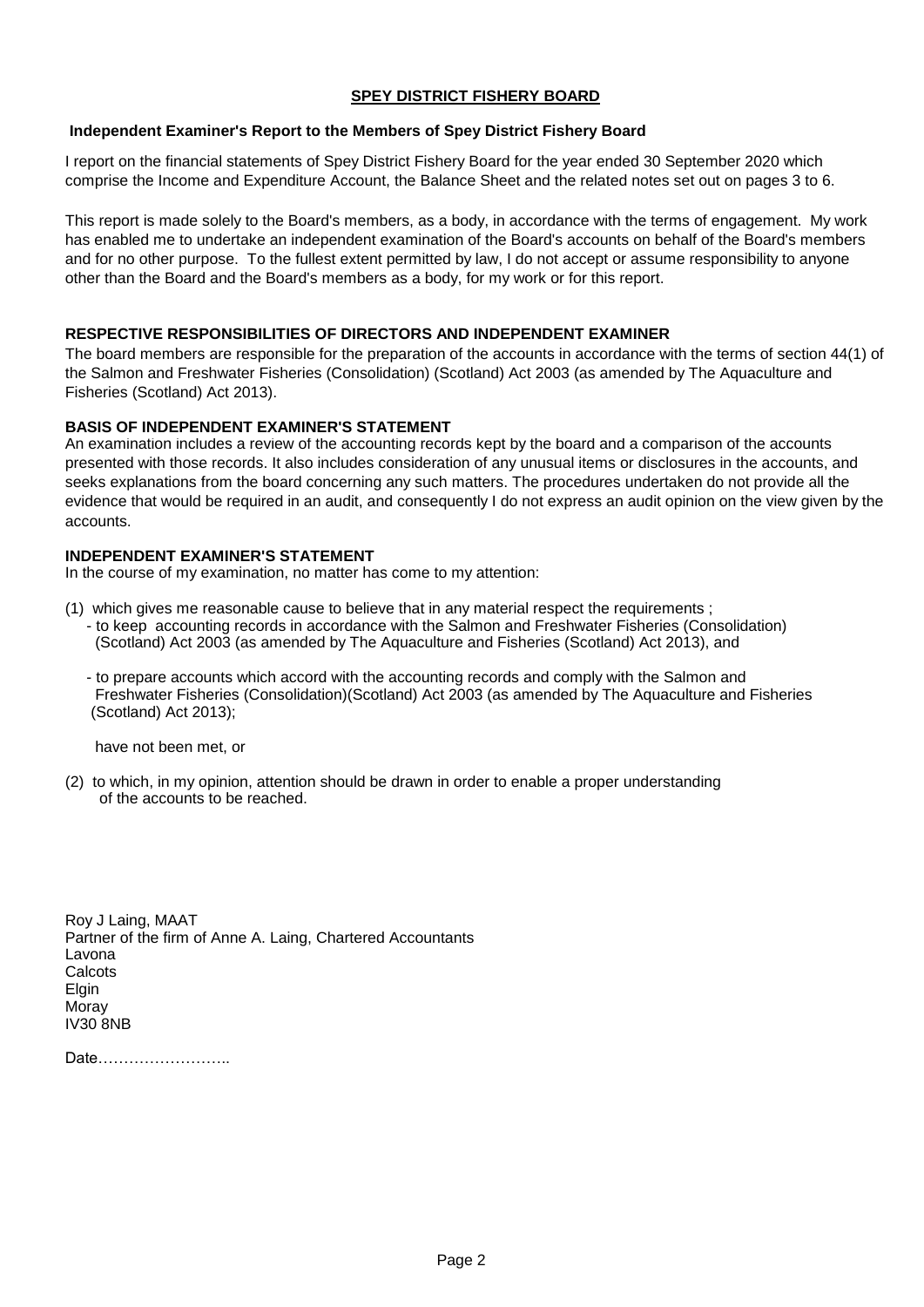## **SPEY DISTRICT FISHERY BOARD INCOME AND EXPENDITURE ACCOUNT FOR THE YEAR ENDED 30 SEPTEMBER 2020**

|                                               |        | <b>2020</b> |        | 2019     |
|-----------------------------------------------|--------|-------------|--------|----------|
| UNRESTRICTED FUNDS                            | £      | £           | £      | £        |
| <b>Income</b>                                 |        |             |        |          |
| <b>Fishery accessments</b>                    |        | 396,207     |        | 414,480  |
| Other income and Interest receivable          |        |             |        |          |
| Scottish Invasive Species Initiative          | 77,668 |             | 85,882 |          |
| Other operating income                        | 34,756 |             | 79,419 |          |
| <b>Government Grants</b>                      | 62,516 |             | 0      |          |
| Inver House allocation                        | 0      |             | 10,000 |          |
|                                               |        | 174,940     |        | 175,301  |
|                                               |        | 571,147     |        | 589,781  |
| <b>OVERHEADS</b>                              |        |             |        |          |
| Personnel Costs - (Note 2)                    |        | 366,652     |        | 357,665  |
| Direct Expenses - (Note3)                     |        | 66,245      |        | 83,601   |
| General expenses - (Note 4)                   |        | 50,771      |        | 41,992   |
| Financial Costs- (Note 5)                     |        | 1,747       |        | 1,827    |
| <b>Spey Projects</b>                          |        | 2,538       |        | 11,785   |
| Scottish Invasive Species Initiative (Note 6) |        | 77,668      |        | 85,882   |
|                                               |        | 565,621     |        | 582,752  |
| <b>SURPLUS FOR YEAR</b>                       |        | 5,526       |        | 7,029    |
| <b>RESTRICTED FUNDS</b>                       |        |             |        |          |
| Spey Catchment Initiative income              |        | 62,796      |        | 72,982   |
| Spey Catchment Initiative expenditure         |        | (84, 860)   |        | (81,507) |
| Movement in Spey Catchment Initiative Balance |        | (22,064)    |        | (8, 525) |
|                                               |        |             |        |          |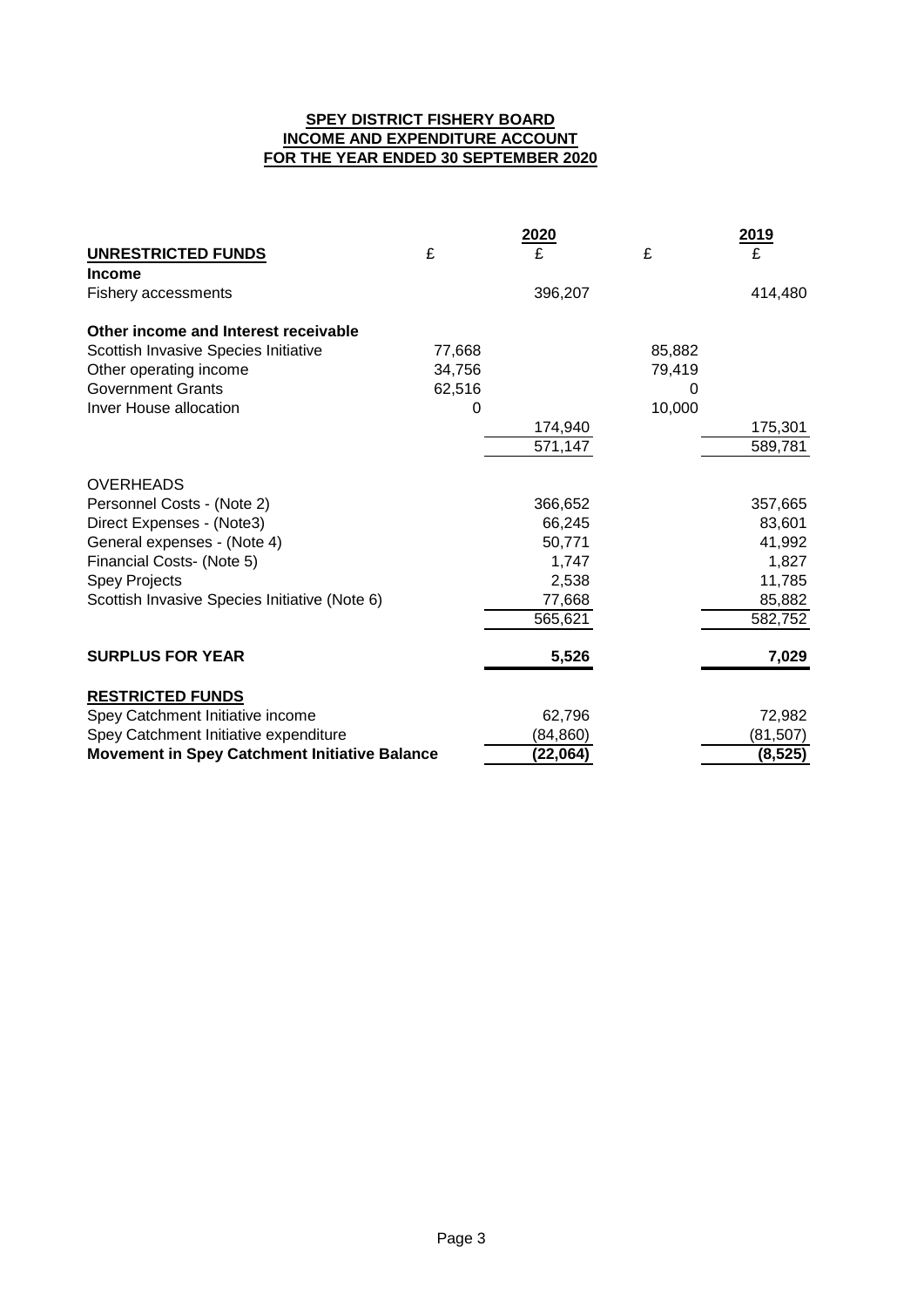## **SPEY DISTRICT FISHERY BOARD BALANCE SHEET AS AT 30 SEPTEMBER 2020**

|                                            |      | 2020      | 2019     |
|--------------------------------------------|------|-----------|----------|
|                                            | Note | £         | £        |
| <b>FIXED ASSETS</b>                        |      |           |          |
| Tangible assets                            | 8    | 85,388    | 66,079   |
| <b>CURRENT ASSETS</b>                      |      |           |          |
| <b>Debtors</b>                             | 9    | 67,232    | 72,225   |
| <b>Bank - Current Account</b>              |      | 250,395   | 290,015  |
|                                            |      | 317,627   | 362,240  |
| <b>CURRENT LIABILITIES</b>                 | 10   | (63, 032) | (71,798) |
| <b>NET CURRENT ASSETS</b>                  |      | 254,595   | 290,442  |
| <b>NET ASSETS</b>                          |      | 339,983   | 356,521  |
| <b>REPRESENTED BY:</b>                     |      |           |          |
| <b>Unrestricted Funds</b>                  | 11   | 236,381   | 230,855  |
| <b>Restricted Funds</b>                    |      | 83,602    | 105,666  |
| <b>Inver House Designated fund balance</b> |      | 20,000    | 20,000   |
|                                            |      | 339,983   | 356,521  |

Approved by the Board and authorised for issue on ……………………………..

………………………… …………………………

…………………….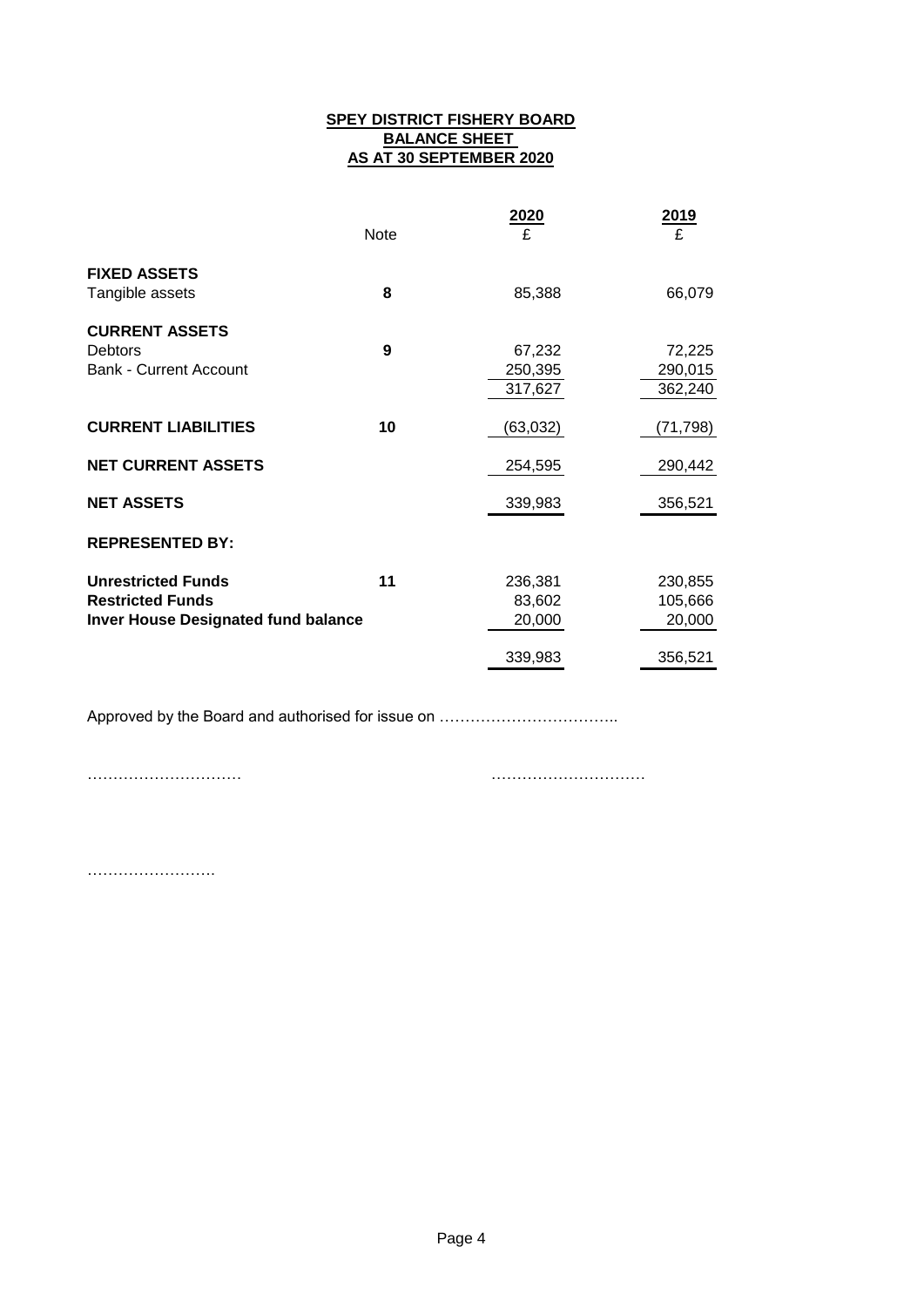#### **SPEY DISTRICT FISHERY BOARD NOTES TO THE ACCOUNTS FOR THE YEAR ENDED 30 SEPTEMBER 2020**

### **1 Accounting Policies**

#### **1.1 Accounting convention**

The Accounts have been prepared under the Historical Cost Convention

#### **1.2 Income**

Income represents the amounts assessed for the year along with project income.

#### **1.3 Expenditure**

All expenditure is accounted for on an accrual basis and has been classified under headings that aggregate all costs related to the category.

#### **1.4 Tangible fixed assets and depreciation**

Depreciation is calculated so as to write off the cost of an asset, less its estimated residual value, over the useful economic life of that asset as follows:

| Heritable property & hatchery | 10 years             |
|-------------------------------|----------------------|
| Hatchery land                 | not depreciated      |
| Equipment                     | 5 years              |
| Motor vehicles                | 25% reducing balance |
| Computer                      | 3 years              |
| Patrol Boat                   | 7 years              |

Note from 2018 the motor vehicles are depreciated at 25% reducing balance rather than over 4 years on a straight line basis.

## **1.5 Taxation**

Assessments made on proprietors under The Salmon and Freshwater Fisheries (Consolidation) (Scotland) Act 2003 (as amended) are not chargeable to tax. Investment income received on bank or other deposits is normally subject to Corporation Tax at the appropriate rate. For 2001 and subsequent years, HMRC has agreed that, in the view of the fact that the Board is non profit making and that the surplus is applied solely for the purposes for which the Board was set up, corporation tax will not be charged. However, this is subject to annual review.

## **1.6 Leasing and Hire Purchase Contracts**

Assets obtained under hire purchase contracts and finance leases are capitalised as tangible assets and depreciated over the shorter of the lease term and their useful lives. Obligations under such agreements are included in the creditors net of the finance charge allocated to future periods. The finance element of the rental payment is charged to the profit and loss account so as to produce a constant periodic rate of charge on the net obligation outstanding in each period.

## **1.7 Pension Costs**

The Spey District Fishery Board operates a defined contribution pension scheme for employees. The assets of the scheme are held seperately from those of the company. The annual contributions payable are charged to the Income and expenditure account.

| 2 Personnel Costs            | 2020    | 2019    |  |
|------------------------------|---------|---------|--|
|                              |         | £       |  |
| Salaries - Note 6            | 307,855 | 299.791 |  |
| <b>Social security Costs</b> | 28,220  | 27,118  |  |
| Training                     | 414     | 1.435   |  |
| Contributory pension scheme  | 30,163  | 29,321  |  |
|                              | 366,652 | 357,665 |  |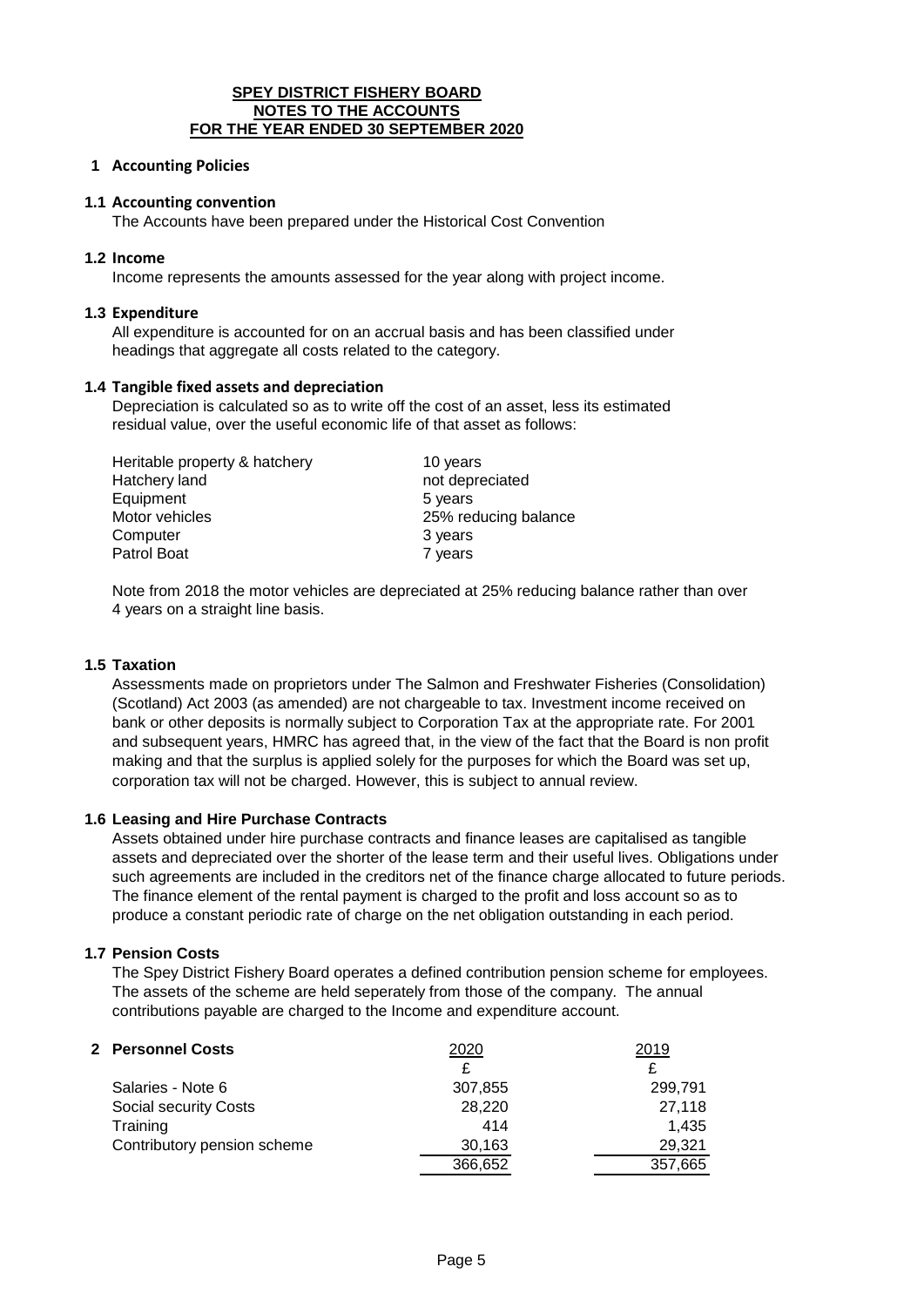## **SPEY DISTRICT FISHERY BOARD NOTES TO THE ACCOUNTS (CONTINUED) FOR THE YEAR ENDED 30 SEPTEMBER 2020**

| 3<br><b>Direct expenses</b>  |                           | 2020<br>£ | 2019<br>£ |
|------------------------------|---------------------------|-----------|-----------|
| Rent                         |                           | 5,174     | 5,053     |
| Heat and light               |                           | 1,800     | 1,690     |
| Insurance                    |                           | 8,232     | 7,913     |
|                              | Repairs and maintenance   | 847       | 1,043     |
| Protective clothing          |                           | 2,343     | 1,462     |
|                              |                           | 2,056     | 2,039     |
| Equipment costs              |                           |           |           |
| Hatchery                     |                           | 4,521     | 11,360    |
| Patrol Boat                  |                           | 2,889     | 10,853    |
| <b>Health and Safety</b>     |                           | 2,603     | 284       |
| Fuel                         |                           | 17,016    | 22,300    |
|                              | Other Motor vehicle costs | 18,764    | 19,604    |
|                              |                           | 66,245    | 83,601    |
|                              |                           |           |           |
| 4<br><b>General Expenses</b> |                           |           |           |
| Telephone                    |                           | 4,497     | 4,945     |
| <b>Meeting Expenses</b>      |                           | 2,721     | 5,089     |
| <b>Publicity</b>             |                           | 3,804     | 4,508     |
| Stationery and printing      |                           | 1,574     | 2,955     |
| Clerk's salary               |                           | 3,000     | 3,000     |
| Sundry                       |                           | 625       | 548       |
| Computer costs               |                           | 1,513     | 872       |
| Subscriptions                |                           | 12,533    | 13,669    |
| Staff entertaining           |                           | 416       | 500       |
| <b>Contingency Fund</b>      |                           | $\Omega$  | 2,934     |
|                              | Accounting and audit fees | 5,000     | 4,500     |
| Depreciation                 |                           | 20,388    | 19,122    |

## **5 Financial Costs**

| Bank interest and charges               | 447   | 548   |
|-----------------------------------------|-------|-------|
| Hire purchase and finance lease charges | 1.300 | 1.279 |
|                                         | 1.747 | 1.827 |

Profit on disposal of fixed assets -5,300 -20,650

50,771 41,992

## **6 Salaries**

The salaries in connection with the Spey Catchment Initative and the Scottish Invasive Species Initiativeis included within the Spey Catchment Initiative and the Scottish Invasive Species Initiative expenses.

## **7 Hatchery**

The hatchery costs indicated in part 3 above relate only to overhead costs. The overall costs of running the hatchery during this accounting period have been calculated to amount to:

| Overhead costs  | 4.521  | 11.360 |
|-----------------|--------|--------|
| Personnel costs | 48.653 | 59.562 |
| Vehicle costs   | 7.156  | 8.996  |
| Total           | 60.330 | 79.918 |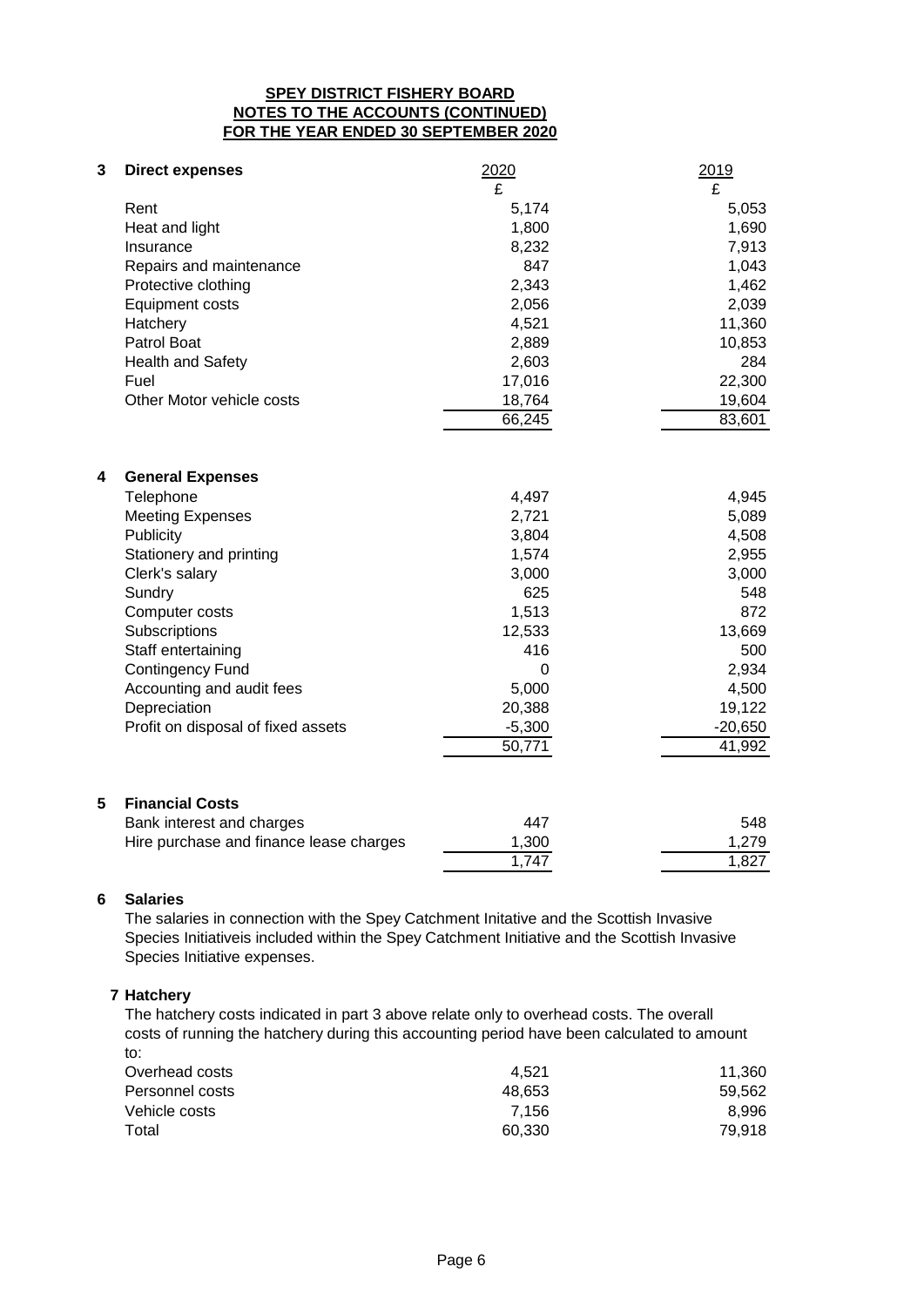## **SPEY DISTRICT FISHERY BOARD NOTES TO THE ACCOUNTS (CONTINUED) FOR THE YEAR ENDED 30 SEPTEMBER 2020**

#### **8 TANGIBLE FIXED ASSETS**

|   |                                      | Heritable<br>Property & | Equipment      | Motor<br>Vehicles | Patrol<br><b>Boat</b> |              |
|---|--------------------------------------|-------------------------|----------------|-------------------|-----------------------|--------------|
|   |                                      | Hatchery                |                |                   |                       | <b>TOTAL</b> |
|   |                                      | £                       | £              | £                 | £                     | £            |
|   | At 1 October 2019                    | 121,199                 | 71,907         | 134,255           | 23,261                | 350,622      |
|   | Additions                            | 0                       | 3,702          | 35,995            | 0                     | 39,697       |
|   | Disposal                             | 0                       | $\mathbf 0$    | $-38,000$         | 0                     | $-38,000$    |
|   | At 30 September 2020                 | 121,199                 | 75,609         | 132,250           | 23,261                | 352,319      |
|   | At 1 October 2019                    | 118,680                 | 67,413         | 77,752            | 20,698                | 284,543      |
|   | On disposals                         | $\Omega$                | 0              | $-38,000$         | 0                     | $-38,000$    |
|   | Charge for year                      | 1,254                   | 3,008          | 13,563            | 2,563                 | 20,388       |
|   | At 30 September 2020                 | 119,934                 | 70,421         | 53,315            | 23,261                | 266,931      |
|   | At 30 September 2020                 | 1,265                   | 5,188          | 78,935            | 0                     | 85,388       |
|   | At 30 September 2019                 | 2,519                   | 4,494          | 56,503            | 2,563                 | 66,079       |
|   |                                      |                         |                |                   |                       |              |
| 9 | <b>Debtors</b>                       |                         |                | 2020              |                       | 2019         |
|   |                                      |                         |                | £                 |                       | £            |
|   | <b>Fishing assessments</b>           |                         |                | 49,267            |                       | 20,990       |
|   | Contracts                            |                         |                | 3,675             |                       | 37,988       |
|   | Scottish Invasive Species Initiative |                         |                | 14,290            |                       | 13,247       |
|   |                                      |                         |                | 67,232            |                       | 72,225       |
|   | 10 Creditors                         |                         |                | 2020              |                       | 2019         |
|   |                                      |                         |                | £                 |                       | £            |
|   | <b>Trade Creditors</b>               |                         |                | 5,753             |                       | 12,803       |
|   | Other creditors                      |                         |                | 55,779            |                       | 56,495       |
|   | Accruals                             |                         |                | 1,500             |                       | 2,500        |
|   |                                      |                         |                | 63,032            |                       | 71,798       |
|   |                                      |                         |                |                   |                       |              |
|   | 11 Funds                             |                         | <b>Current</b> | <b>Restricted</b> | <b>Designated</b>     | <b>Total</b> |
|   |                                      |                         | £              | £                 | £                     | £            |
|   | Balance brought forward              |                         | 230,855        | 105,666           | 20,000                | 356,521      |

The restricted fund relates to the Spey Catchment Initiative.

## **12 Related Party Transactions**

The Spey Fishery Board works closely with the Spey Foundation, which is a charitable company limited by guarantee. The objective of The Spey Foundation is to provide scientific advice to ensure sound fishery management within the District of the River Spey. The Director of the Spey Fishery Board and The Spey Foundation are co-located.

*….for year* 5,526 (22,064) 0 (16,538)

236,381 83,602 20,000 339,983